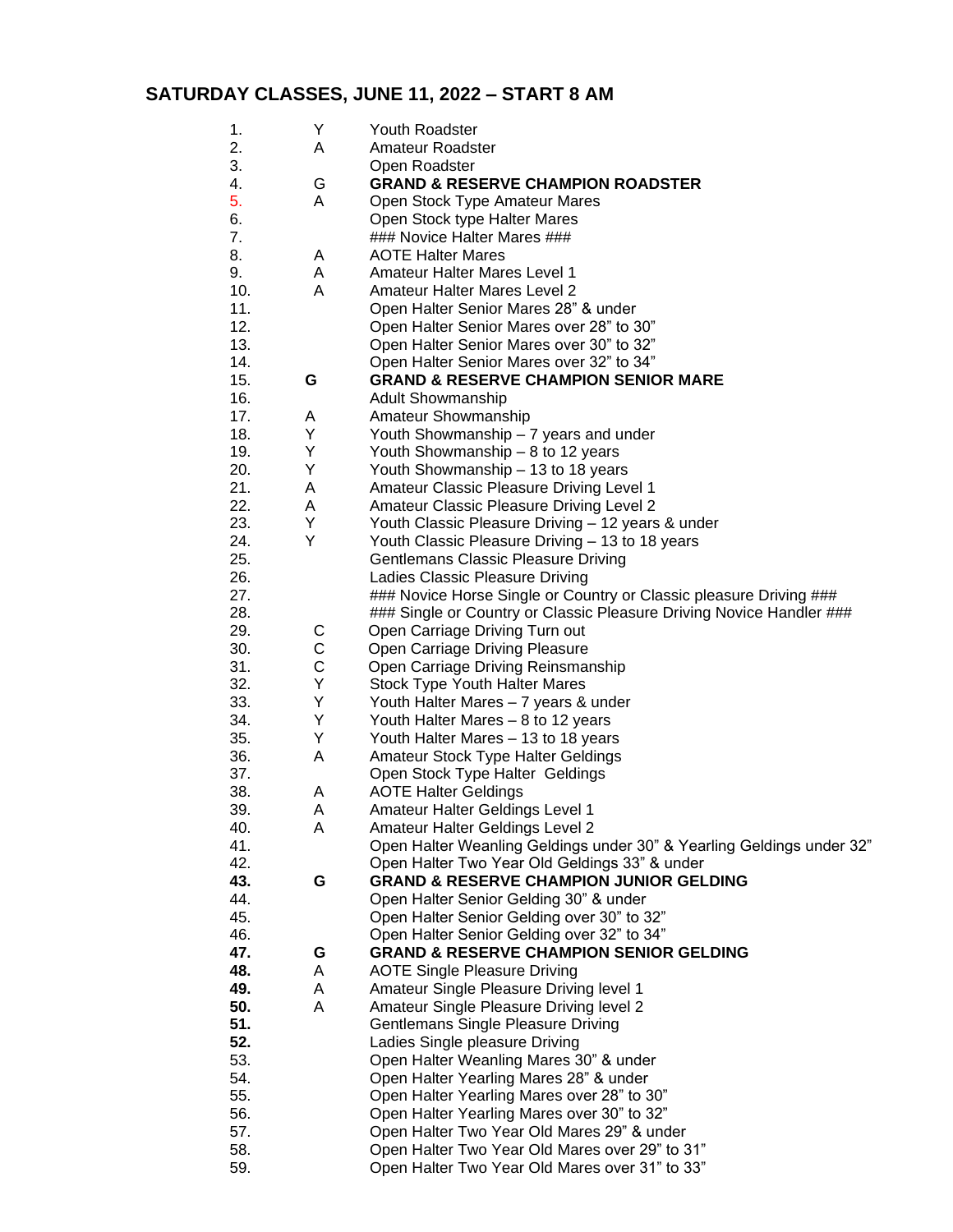| 60. | G | <b>GRAND &amp; RESERVE CHAMPION JUNIOR MARE</b> |
|-----|---|-------------------------------------------------|
| 61. |   | <b>Multiple Hitch Light Harness</b>             |
| 62. |   | <b>Multi Color Mares</b>                        |
| 63. |   | Solid Color Mares                               |
| 64. | Y | Youth Halter Obstacle - 12 years & under        |
| 65. | Y | Youth Halter Obstacle - 13 to 18 years          |
| 66. | A | <b>Amateur Halter Obstacle</b>                  |
| 67. |   | Open Halter Obstacle                            |
| 68. | Υ | Special Needs Youth Halter Mares or Geldings    |
| 69. |   | Special Needs Adult Halter Mares                |
| 70. |   | Special Needs Adult Halter Stallion or Geldings |
| 71. |   | Classic Pleasure Driving 32" & under            |
| 72. |   | Classic Pleasure Driving over 32" to 34"        |
| 73. | A | AOTE Classic Pleasure Driving                   |
| 74. | A | Amateur Country Pleasure Driving Level 1        |
| 75. | A | <b>Amateur Country Pleasure Driving Level 2</b> |
| 76. |   | Ladies Country Pleasure Driving                 |
| 77. |   | <b>Gentlemans Country Pleasure Driving</b>      |
| 78. | Y | <b>Youth Versatility</b>                        |
| 79. |   | Liberty                                         |

## **SUNDAY CLASSES, JUNE 12, 2022 – START 8 AM**

| 80.  | Α | <b>Amateur Obstacle Driving</b>                     |
|------|---|-----------------------------------------------------|
| 81.  | Y | Youth Obstacle Driving                              |
| 82.  |   | Open Obstacle Driving                               |
| 83.  |   | Single Pleasure Driving 32" & under                 |
| 84.  |   | Single Pleasure Driving over 32" - 34"              |
| 85.  | Y | Youth Single Pleasure Driving 18 & under            |
| 86.  |   | <b>Single Pleasure Driving Stallions</b>            |
| 87.  |   | <b>Single Pleasure Driving Geldings</b>             |
| 88.  |   | <b>Single Pleasure Driving Mares</b>                |
| 89.  | A | <b>Amateur Stock Type Halter Stallion</b>           |
| 90.  |   | Open Stock Type Halter Stallions                    |
| 91.  |   | ### Novice Halter Stallions ###                     |
| 92.  | A | <b>AOTE Halter Stallions</b>                        |
| 93.  | A | <b>Amateur Halter Stallions Level 1</b>             |
| 94.  | A | <b>Amateur Halter Stallions Level 2</b>             |
| 95.  |   | Open Halter Senior Stallions 28" & under            |
| 96.  |   | Open Halter Senior Stallions over 28" to 30"        |
| 97.  |   | Open Halter Senior Stallions over 30" to 32"        |
| 98.  |   | Open Halter Senior Stallions over 32" to 34"        |
| 99.  | G | <b>GRAND &amp; RESERVE CHAMPION SENIOR STALLION</b> |
| 100. | A | <b>AOTE Country Pleasure Driving</b>                |
| 101. |   | Country Pleasure Driving 32" & under                |
| 102. |   | Country Pleasure Driving over 32" to 34"            |
| 103. | Y | Youth Country Pleasure Driving - 12 years & under   |
| 104. | Y | Youth Country Pleasure Driving - 13 to 18 years     |
| 105. |   | <b>Open Versatility</b>                             |
| 106. | Υ | Youth Stock Type Halter Geldings                    |
| 107. | Υ | Youth Halter Geldings - 7 years & under             |
| 108. | Y | Youth Halter Geldings - 8 to 12 years               |
| 109. | Υ | Youth Halter Geldings - 13 to 18 years              |
| 110. |   | Open Halter Weanling Stallions                      |
| 111. |   | Open Halter Yearling Stallions 28" & under          |
| 112. |   | Open Halter Yearling Stallions over 28" to 30"      |
| 113. |   | Open Halter Yearling Stallions over 30" to 32"      |
| 114. |   | Open Halter Two Year Old Stallions 29" & under      |
| 115. |   | Open Halter Two Year Old Stallions over 29" to 31"  |
| 116. |   | Open Halter Two Year Old Stallions over 31" to 33"  |